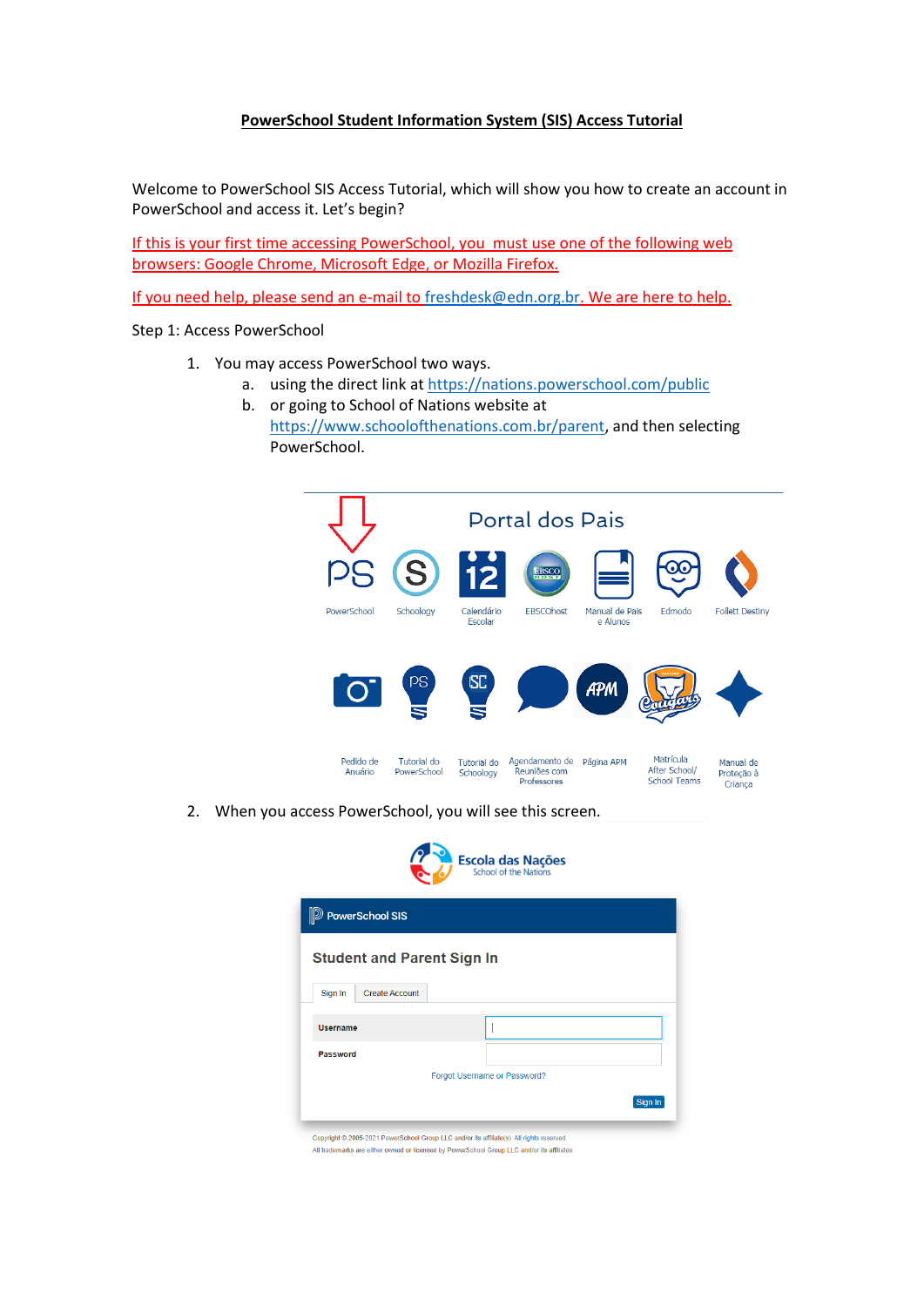## Step 2: Create your account.

1. Click on "Create Account"

|                 | <b>PowerSchool SIS</b>            |                              |  |  |
|-----------------|-----------------------------------|------------------------------|--|--|
|                 | <b>Student and Parent Sign In</b> |                              |  |  |
| Sign In         | <b>Create Account</b>             |                              |  |  |
|                 |                                   |                              |  |  |
| <b>Username</b> |                                   |                              |  |  |
| Password        |                                   |                              |  |  |
|                 |                                   | Forgot Username or Password? |  |  |

2. At the bottom, click "Create Account"



- 3. Fill in your information.
	- a. We recommend you use your first name and last name separated by a period for your "Username," for example, johh.smith
	- b. Your password must be at least 8 characters long.



| <b>D</b> PowerSchool SIS      |                                |
|-------------------------------|--------------------------------|
| <b>Create Parent Account</b>  |                                |
| <b>Parent Account Details</b> |                                |
| <b>First Name</b>             |                                |
| <b>Last Name</b>              |                                |
| Email                         |                                |
| <b>Re-enter Email</b>         |                                |
| <b>Desired Username</b>       |                                |
| Password                      |                                |
| <b>Re-enter Password</b>      |                                |
| Password must:                | •Be at least 8 characters long |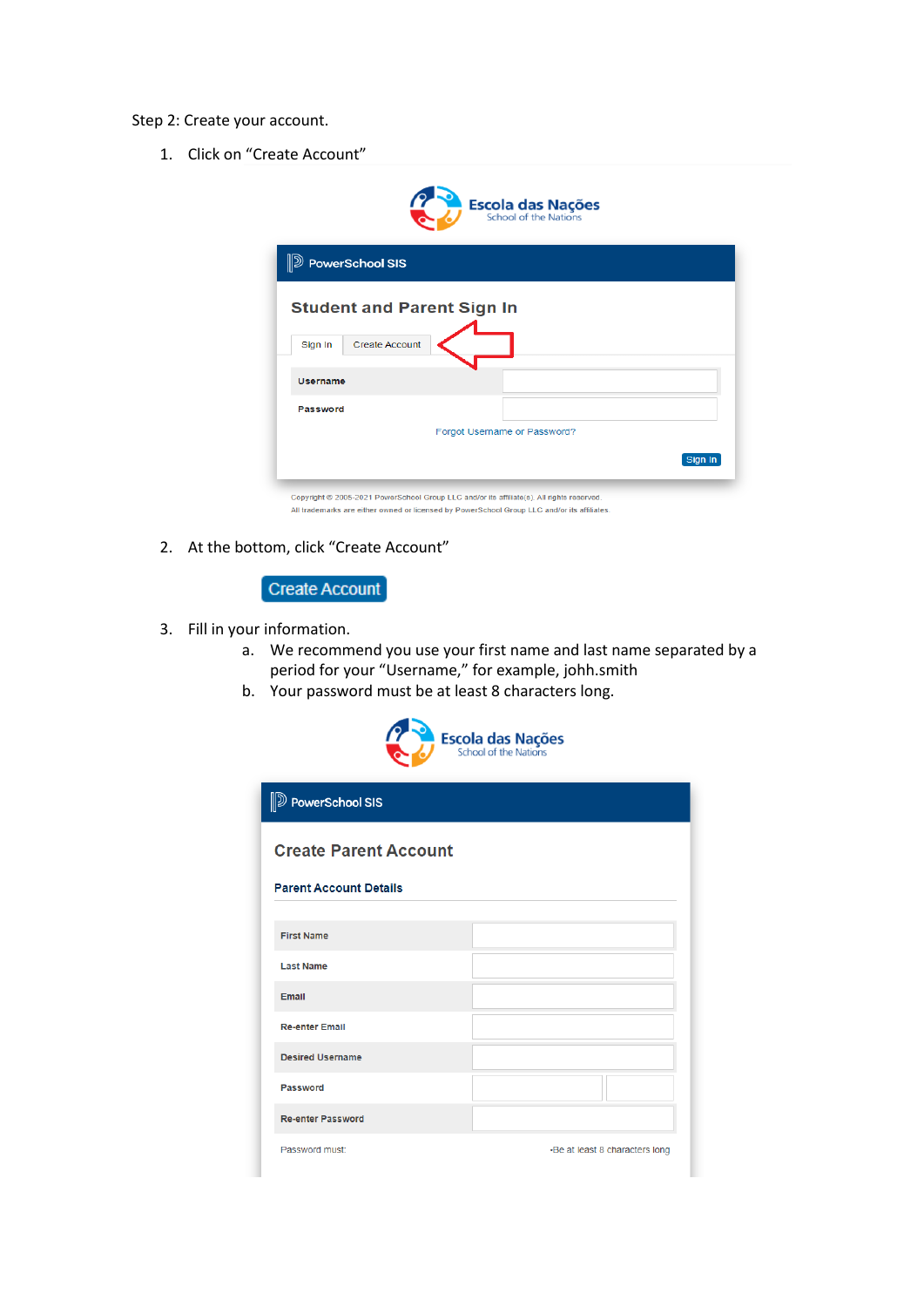4. When you arrive at the screen 'Link Students to Account ,' you will need to have the Access ID and Access Password in hand. If you do not have these, you may request them from the School Records Office (school.office@edn.org.br).

| <b>Link Students to Account</b> |                                                                                            |
|---------------------------------|--------------------------------------------------------------------------------------------|
| your Parent Account<br>1        | Enter the Access ID, Access Password, and Relationship for each student you wish to add to |
| <b>Student Name</b>             |                                                                                            |
| <b>Access ID</b>                |                                                                                            |
| <b>Access Password</b>          |                                                                                            |
| Relationship                    | -- Choose                                                                                  |
| $\mathbf{2}$                    |                                                                                            |
| <b>Student Name</b>             |                                                                                            |
| <b>Access ID</b>                |                                                                                            |
| <b>Access Password</b>          |                                                                                            |
| Relationship                    | -- Choose                                                                                  |

5. After filling in your information, click Enter.



6. You should receive this message.

|          | <b>DEP PowerSchool SIS</b>                                                                                             |                              |  |
|----------|------------------------------------------------------------------------------------------------------------------------|------------------------------|--|
|          | <b>Student and Parent Sign In</b>                                                                                      |                              |  |
| Sign In  | <b>Create Account</b>                                                                                                  |                              |  |
| Username | Congratulations! Your new PowerSchool account has been created. Check your email for<br>a link to verify your account. |                              |  |
| Password |                                                                                                                        |                              |  |
|          |                                                                                                                        | Forgot Username or Password? |  |
|          |                                                                                                                        |                              |  |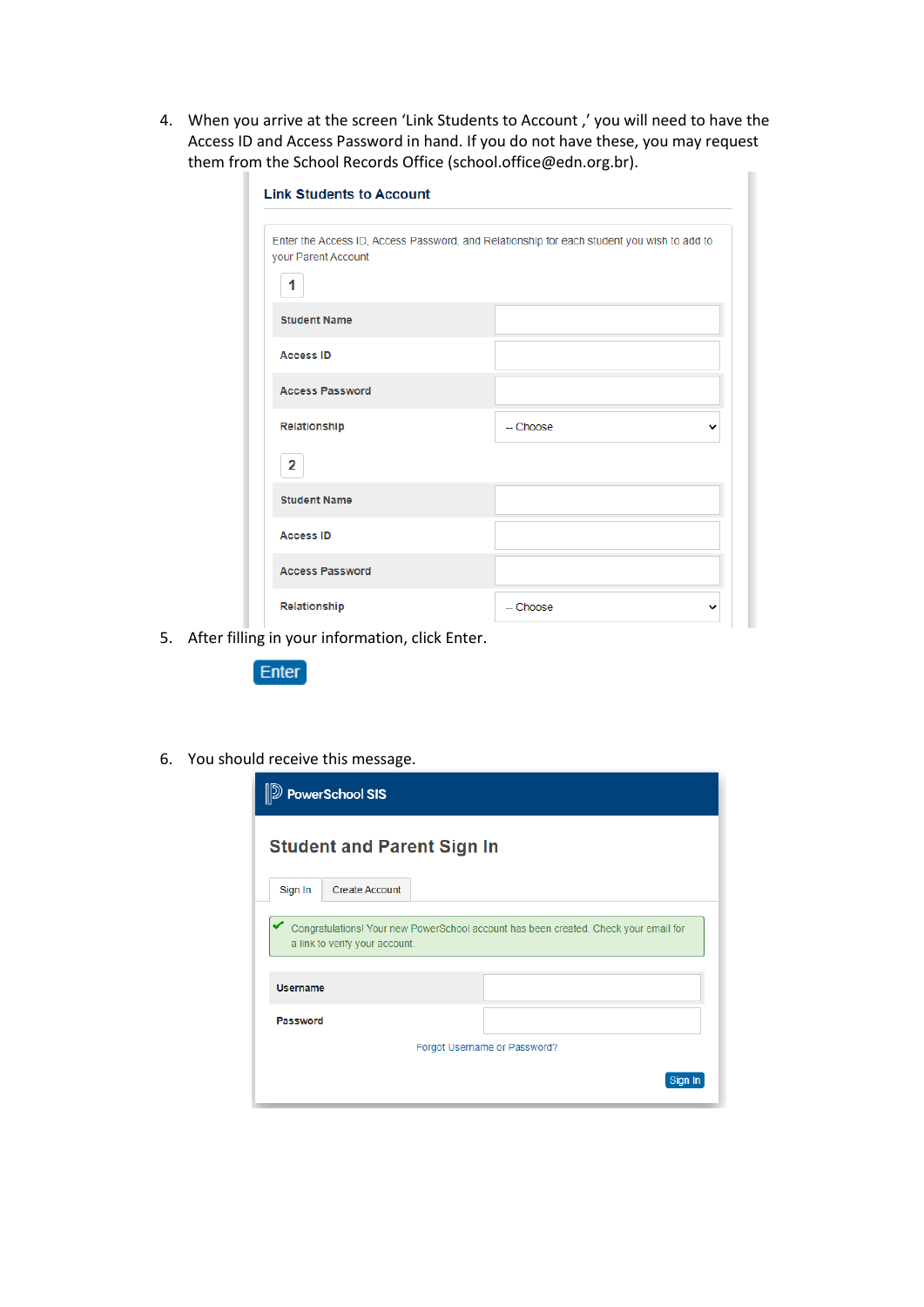7. You will receive a confirmation email. Click on the first link in blue to verify your account.

| <b>PowerSchool Account Email Verification</b> Inbox x                                                                                |
|--------------------------------------------------------------------------------------------------------------------------------------|
| powerschool@edn.org.br<br>$\frac{1}{10}$ $\star$                                                                                     |
| Your PowerSchool account is pending verification.                                                                                    |
| To verify, click the link to sign in to your PowerSchool account within 24 hours of receiving this message:                          |
| https://nations.powerschool.com:443/public/home.html?tkn=b28-eHk3RCwhcTB-PTNzOHp3JVoqSllufWx9TzAzZShndXN0YXZvLnNvYXJlc0BlZG4ub3JnLmJ |
| If the link does not work, copy and paste the link into a new browser window.                                                        |
| Note: Replies to this message are not monitored or answered.                                                                         |
| Sent on behalf of powerschool@smtp-relay.gmail.com                                                                                   |
|                                                                                                                                      |
|                                                                                                                                      |

8. You will now be redirected to this page.

Reply A Forward



|                 |                       | <b>Student and Parent Sign In</b>                                           |
|-----------------|-----------------------|-----------------------------------------------------------------------------|
| Sign In         | <b>Create Account</b> |                                                                             |
|                 |                       | Congratulations! Your new PowerSchool account has been verified. Enter your |
|                 |                       |                                                                             |
|                 |                       | Username and Password to start using your new account.                      |
|                 |                       |                                                                             |
| <b>Username</b> |                       |                                                                             |
| Password        |                       |                                                                             |
|                 |                       |                                                                             |
|                 |                       | Forgot Username or Password?                                                |

All trademarks are either owned or licensed by PowerSchool Group LLC and/or its affiliates.

9. You have now created your account and may access it.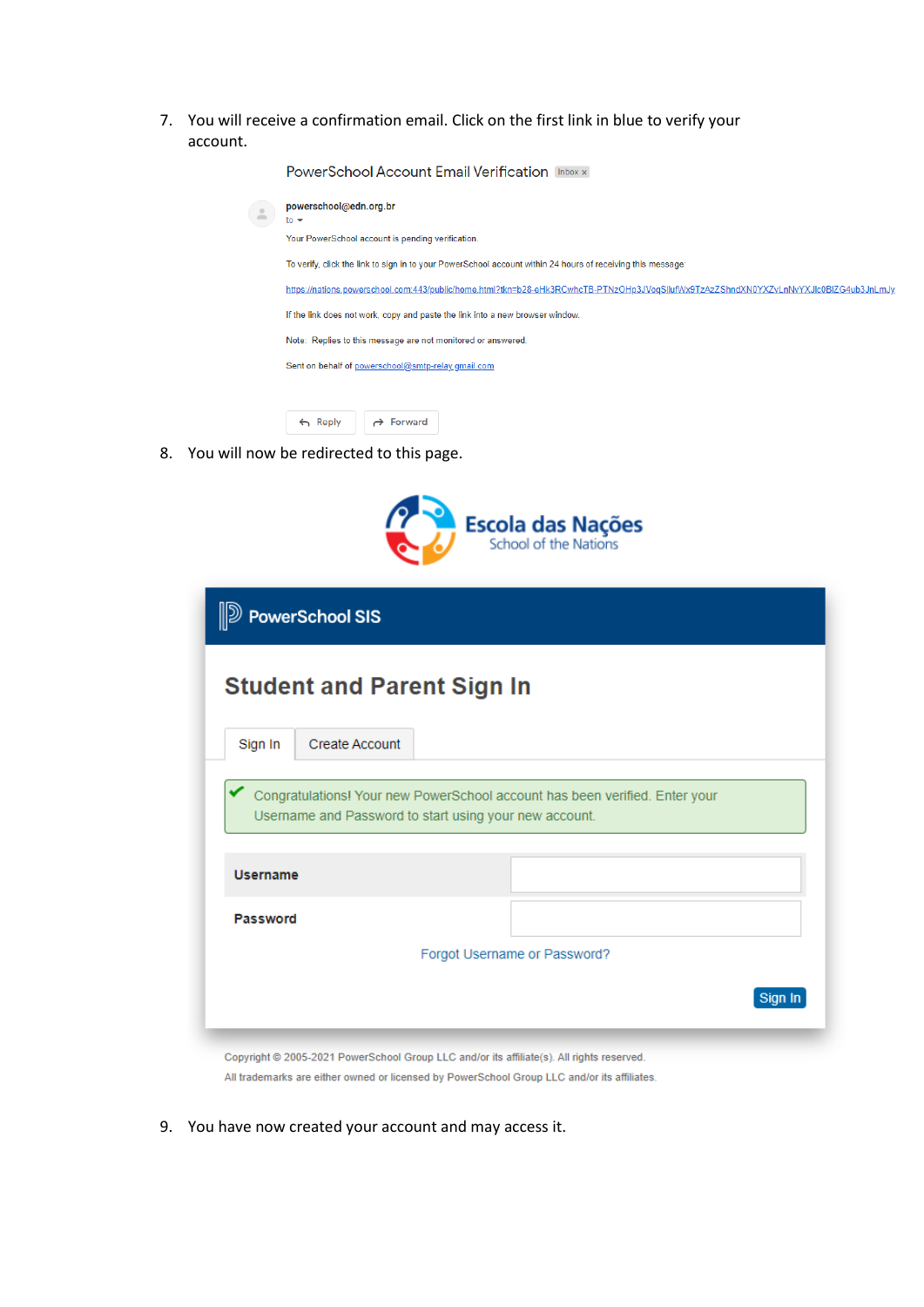## Step 3: Setting up Mobile Access

1. Download the PowerSchool app from your smartphone's app store.



2. When you open the app for the first time, it will request a District Code, which you will find at the bottom, left-hand corner of the screen when you access PowerSchool in a web browser (The code is "TSNS").